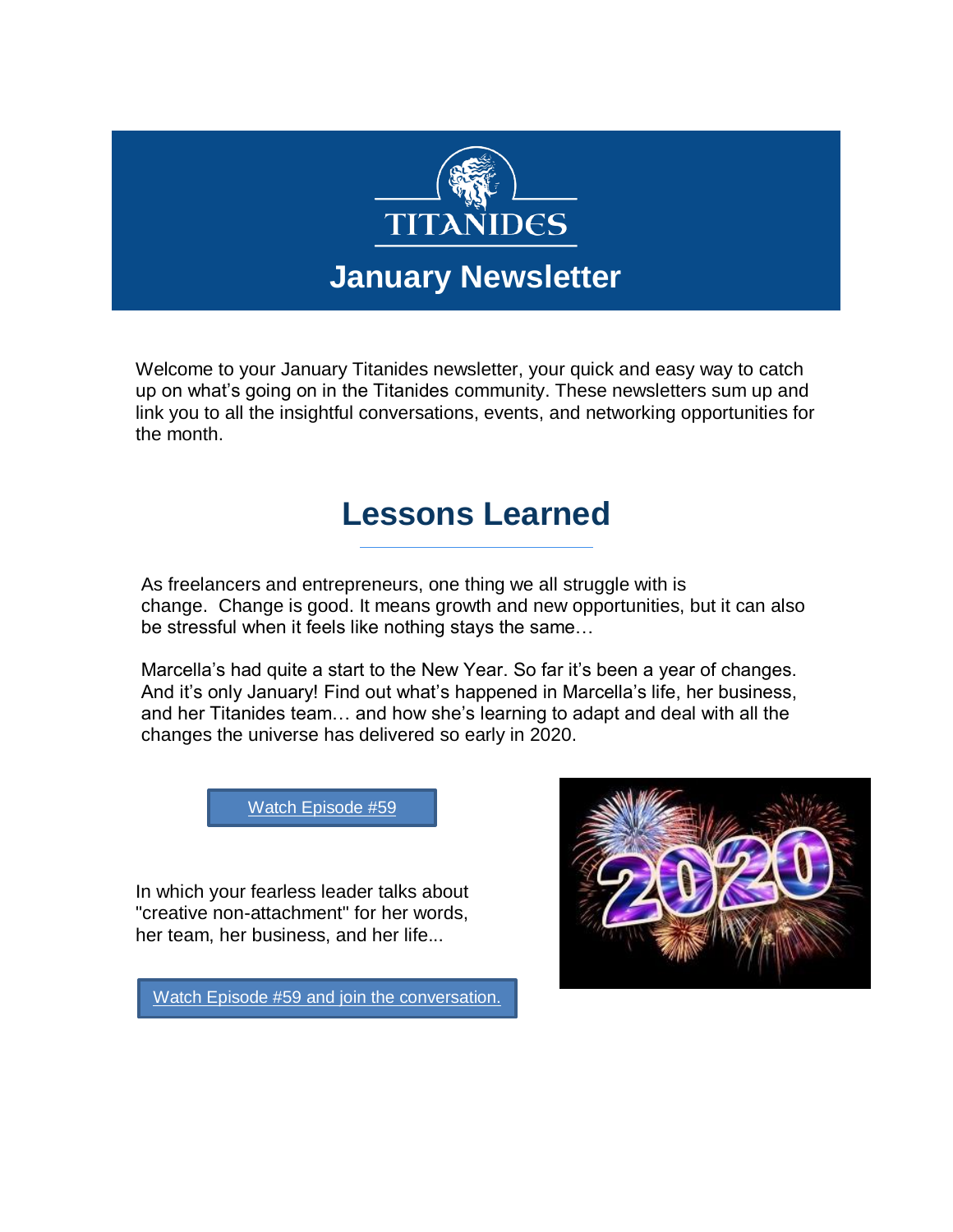# **Inspiration**

In the Titanides, we believe in cheering each other on instead of cutting each other down. This month, Kristen Stelzer posted a beautiful example of one woman cheering another woman's success at the Miss World 2019 crowning. [Check out](https://titanidesllc.acemlna.com/lt.php?notrack=1¬rack=1&s=bad97c655476f96a390a72c05a742011&i=144A194A6A953) [honorary Titanide,](https://titanidesllc.acemlna.com/lt.php?notrack=1¬rack=1&s=bad97c655476f96a390a72c05a742011&i=144A194A6A953) Miss Nigeria, as she reacts to the news. You'll be cheering too!

### **Featured Titanide: Allison Comotto**

This month, Marcella hosted a small Titanides lunch in Baltimore. Melanie Warren, Serena Savage, Carolynn Ananian, Kelly Brown, Kay Slick, and Marcella all got together to celebrate Allison Comotto's big win!

No, she didn't join the Disney on Ice team...

But she did write a financial promo for Stansberry Research that hit a cool \$2 million in revenue! Allison's big win means a 6-figure royalty!

Way to go, Allison!

Want to see how she did it? [Click here](https://titanidesllc.acemlna.com/lt.php?notrack=1¬rack=1&s=bad97c655476f96a390a72c05a742011&i=144A194A6A954) to see the promo.

By the way, the word is there's never been a better time or place to be a female financial copywriter than at Stansberry Research. They're always looking to grow their in-house team. If you're intrigued, contact Kelly Brown at [kbrown@stansberryresearch.com.](mailto:kbrown@stansberryresearch.com)

Have you experienced a big win lately? Please email us at [support@titanides.com](mailto:support@titanides.com) so we can celebrate you!

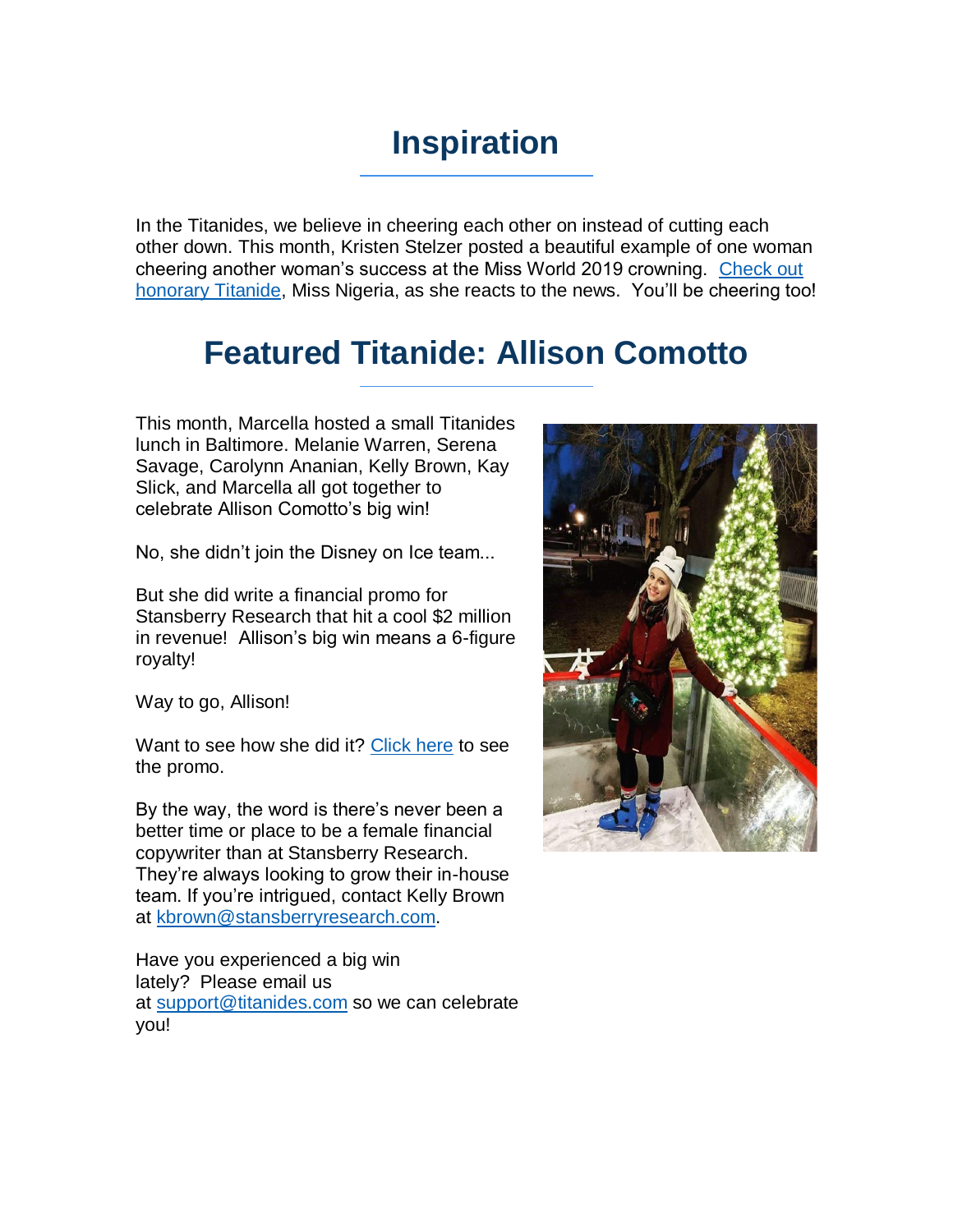### **Honorary Titanide**

Marcella posted a picture of her mother-in-law, Alice Allison, opening her copy of our book for Christmas! Alice loved it. She told Marcella a great story of being hired as an illustrator and graphic artist after the war and facing pressure because she was the only female in the department. The men didn't like it. They said she was taking the job away from a man who needed it. And Alice said, "My father is dead and I support my mother and two sisters on my paycheck. I need this job just as much as you do and I'm not leaving!"



[Check out the conversation sparked by Alice's story](https://titanidesllc.acemlna.com/lt.php?notrack=1¬rack=1&s=bad97c655476f96a390a72c05a742011&i=144A194A6A955)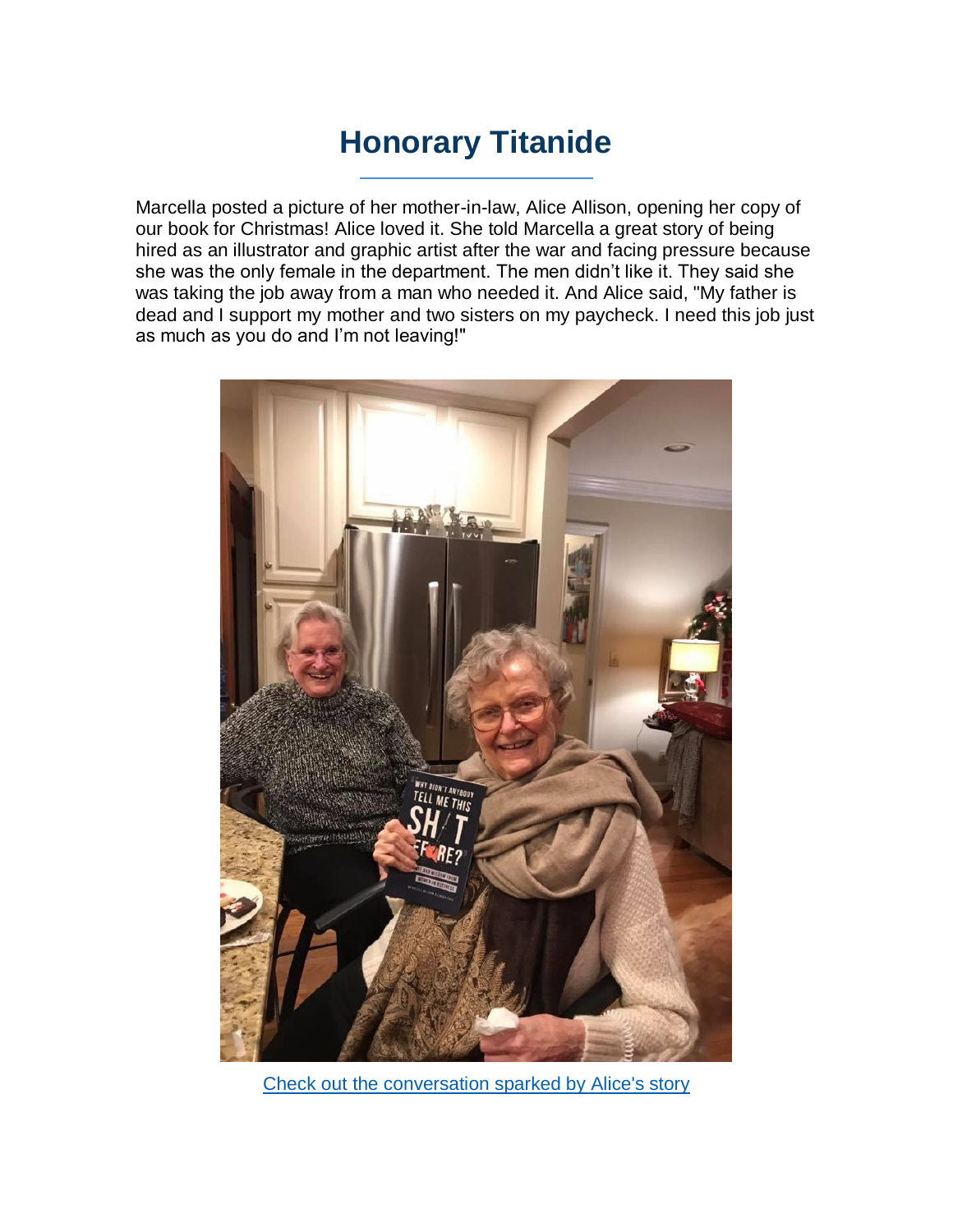## **Questions & Conversation**

Did you see the buzz created by Marcella's December newsletter? Check out [Kim](https://titanidesllc.acemlna.com/lt.php?notrack=1¬rack=1&s=bad97c655476f96a390a72c05a742011&i=144A194A6A956)  [Krause Schwalm's Facebook post](https://titanidesllc.acemlna.com/lt.php?notrack=1¬rack=1&s=bad97c655476f96a390a72c05a742011&i=144A194A6A956) where she said: "*THIS issue was worth the price of the past year or so of membership alone! So many great points, and even though my bio definitely "brags" about my accomplishments, I now realize it can be a lot better."*

The December issue featured…

- The differences in how men and women credentialize themselves and why it matters
- 5 ways to talk about your accomplishments that build authority
- A checklist you can use to strengthen your bio

[Click here](https://titanidesllc.acemlna.com/lt.php?notrack=1¬rack=1&s=bad97c655476f96a390a72c05a742011&i=144A194A6A956) to see several other women agreeing with Kim and getting inspired to take a second look at their bios. And tell us if you plan to update yours as well!

By the way, if you haven't read the December issue yet, head on over to the [Titanides Newsletter Archive](https://titanidesllc.acemlna.com/lt.php?notrack=1¬rack=1&s=bad97c655476f96a390a72c05a742011&i=144A194A6A957) and read Vol. 11. Remember, it's not bragging if it's true!



Once again the women of Titanides come through for a question about pricing. Wondering how to price a etainer for blog posts? [Go here](https://titanidesllc.acemlna.com/lt.php?notrack=1¬rack=1&s=bad97c655476f96a390a72c05a742011&i=144A194A6A958) to see the sage advice Lee Nourse got when she asked about quoting a monthly retainer.

For even more great information about fees and how o negotiate them, [check out this document](https://titanidesllc.acemlna.com/lt.php?notrack=1¬rack=1&s=bad97c655476f96a390a72c05a742011&i=144A194A6A959) with quick links to multiple Facebook discussions to get you on the path to charging what you're worth. The perfect way to start the New Year!

### **Mentoring Moment**

And look it's Kim Krause Schwalm again! This time chatting with Marcella about how critical it is to reinvest in yourself and your business.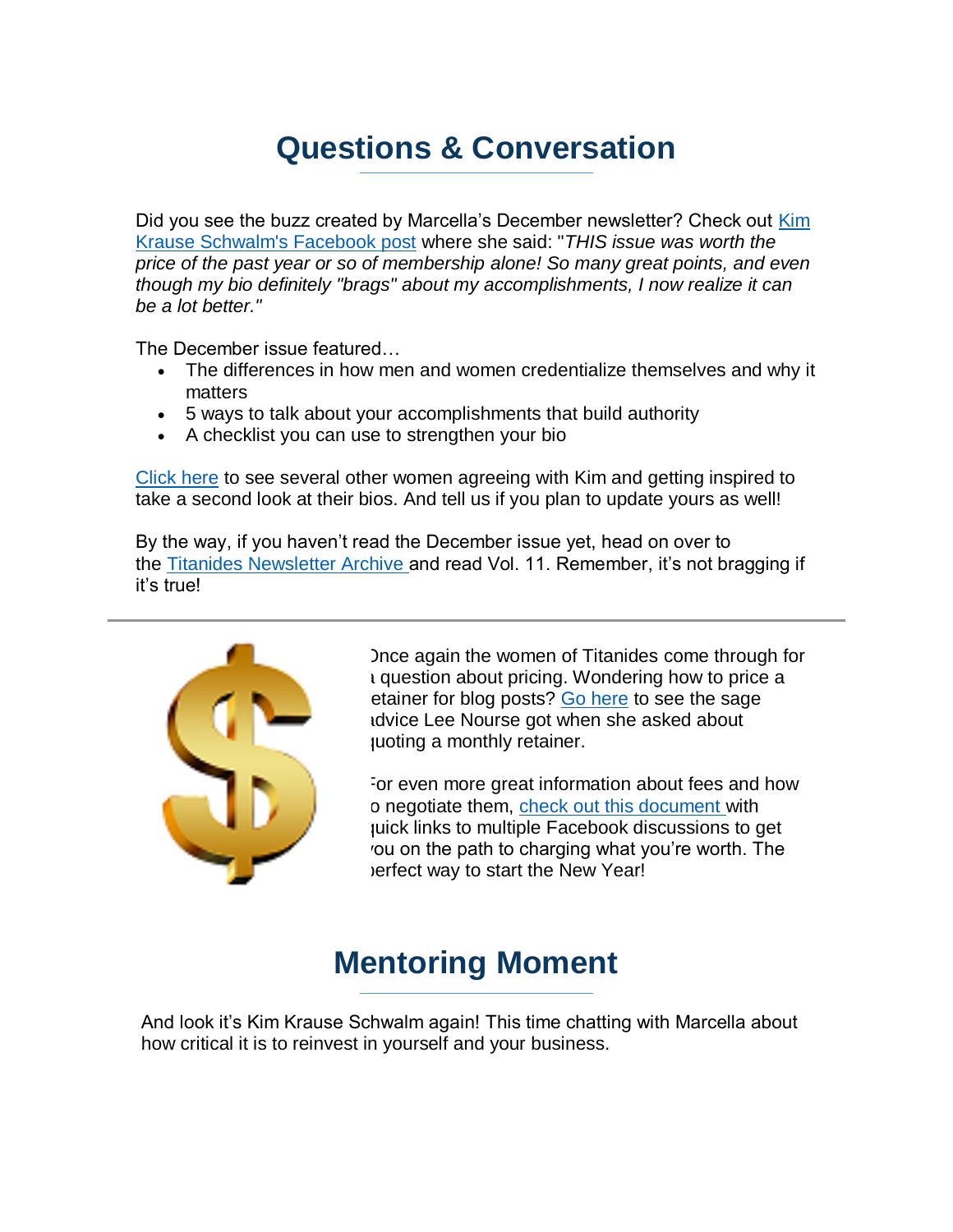

[Watch Episode #58](https://titanidesllc.acemlna.com/lt.php?notrack=1¬rack=1&s=bad97c655476f96a390a72c05a742011&i=144A194A6A960) and you'll also find out how to talk to your partner or spouse about your investment so they'll understand and support you.

Speaking of mentoring moments, don't miss the next Literary Salon coming in February. Save the date of February 18, 2020, from 12:00 to 1:30 PM EST and watch Facebook and your email for the invite that we'll send soon. Marcella will be talking with her special guest, Cristy Lopez, Ph.D., psychologist, coach, speaker, and founder of Peak Performance and Relationship Series. Cristy's going to dive deep into how women tend to give away their authority without even realizing it.

#### **FOR PATRONS ONLY**

Worried you won't be able to attend this important discussion? If you're a Titanides patron, you can stop worrying right now. This and all Literary Salons will be recorded and available on the Titanides website.

In fact, if you missed the December Salon with Brian Kurtz, go **[HERE](https://titanidesllc.acemlna.com/lt.php?notrack=1¬rack=1&s=bad97c655476f96a390a72c05a742011&i=144A194A6A961)** to check it out.

Reminder: As a member, you have full access to the entire video archive that holds a wealth of wisdom from Marcella's talks, vlogs, and the Titanides conferences. You'll find [videos](https://titanidesllc.acemlna.com/lt.php?notrack=1¬rack=1&s=bad97c655476f96a390a72c05a742011&i=144A194A6A962) from women like Lorrie Morgan, Paulin Longdon, Allison Comotto, Mary Kincaid, Carline Anglade-Cole, Tiara Cole, Monica Day, Ilise Benun, and Annie Hyman Pratt!

If you're not a member, go [HERE](https://titanidesllc.acemlna.com/lt.php?notrack=1¬rack=1&s=bad97c655476f96a390a72c05a742011&i=144A194A6A963) to join. After you join, login, go to [The Titanides](https://titanidesllc.acemlna.com/lt.php?notrack=1¬rack=1&s=bad97c655476f96a390a72c05a742011&i=144A194A6A964)  [Exclusive Videos page](https://titanidesllc.acemlna.com/lt.php?notrack=1¬rack=1&s=bad97c655476f96a390a72c05a742011&i=144A194A6A964) and dive into women-specific advice you can use to thrive in your business and your life.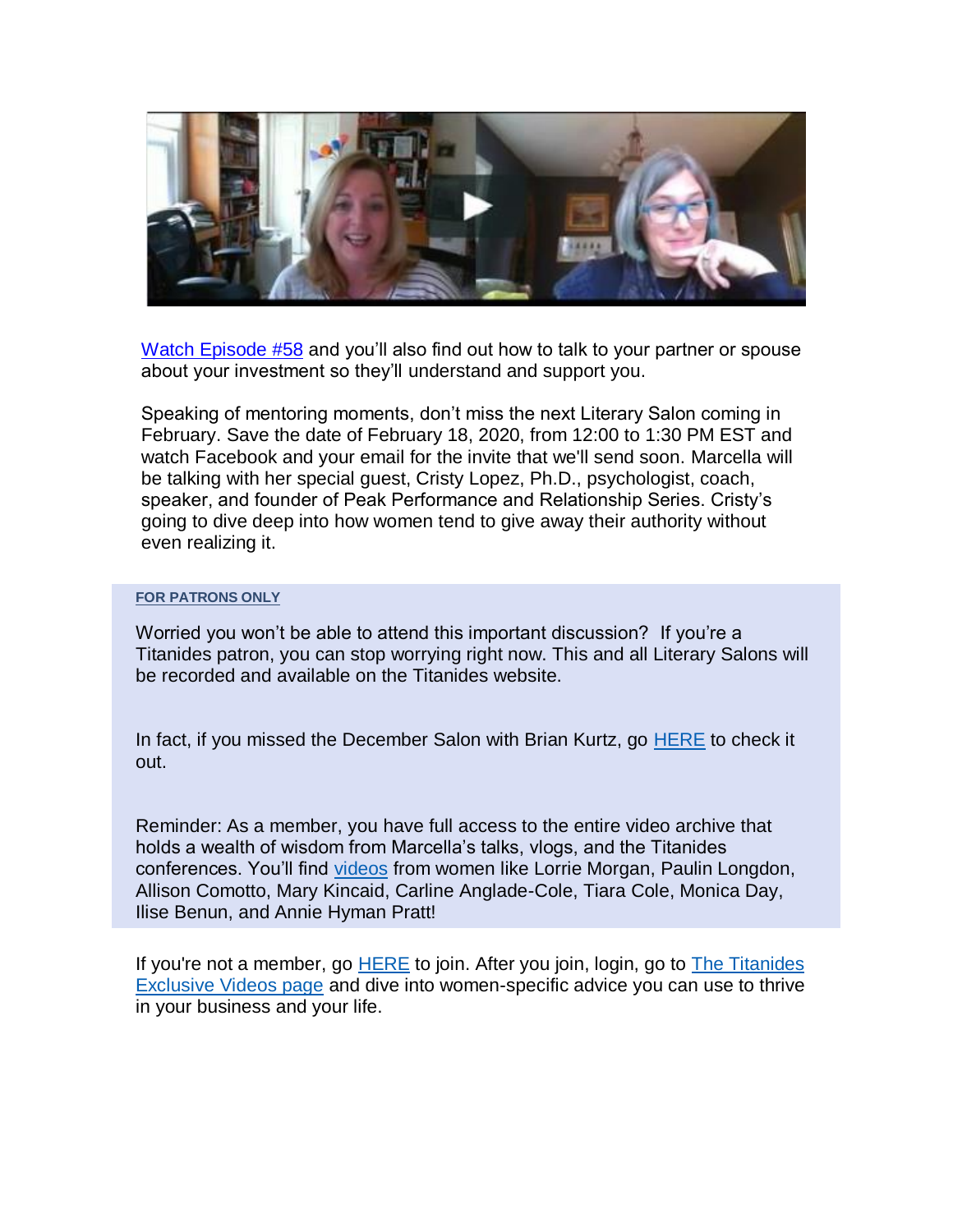### **Titanides Reflect**

Lee Nourse's post caused many of us to stop and think about what it means to stand strong for our beliefs.

[Read Lee's post and share your thoughts](https://titanidesllc.acemlna.com/lt.php?notrack=1¬rack=1&s=bad97c655476f96a390a72c05a742011&i=144A194A6A965) about the bravery of an oh-so young 21-year-old woman who paid the ultimate price for what she believed in.

## **Get the Book**



[GET THE BOOK](https://www.amazon.com/Didnt-Anybody-Tell-This-Before/dp/1733790330/ref=tmm_pap_swatch_0?_encoding=UTF8&qid=1574263426&sr=8-1-fkmr0)

### **Don't have the book yet? Here's why you need it to kick off a great 2020:**

"Finally broke into the incredible "Why Didn't Anybody Tell Me This Sh\*t Before?"(This book is a goldmine if you don't already have it, go get it!)

Did my own fast write with Jennifer Stevens' in the beginning of the book. I recently went to my first networking event as a freelance copywriter and I'm kicking myself for not reading this prior to going.

'Stop holding your tongue. Own your perspective, insights, recommendations, and ideas. Other people's opinions might be worth less... but because they have the confidence to ask, they get paid more.'

This was the advice I needed before that event. This is the advice I'll take with me to every event in the future." ~*Crystal Hoffman.*

If you have the book and have found it valuable, please [write a review for us](https://titanidesllc.acemlna.com/lt.php?notrack=1¬rack=1&s=bad97c655476f96a390a72c05a742011&i=144A194A6A967)  [on Amazon!](https://titanidesllc.acemlna.com/lt.php?notrack=1¬rack=1&s=bad97c655476f96a390a72c05a742011&i=144A194A6A967)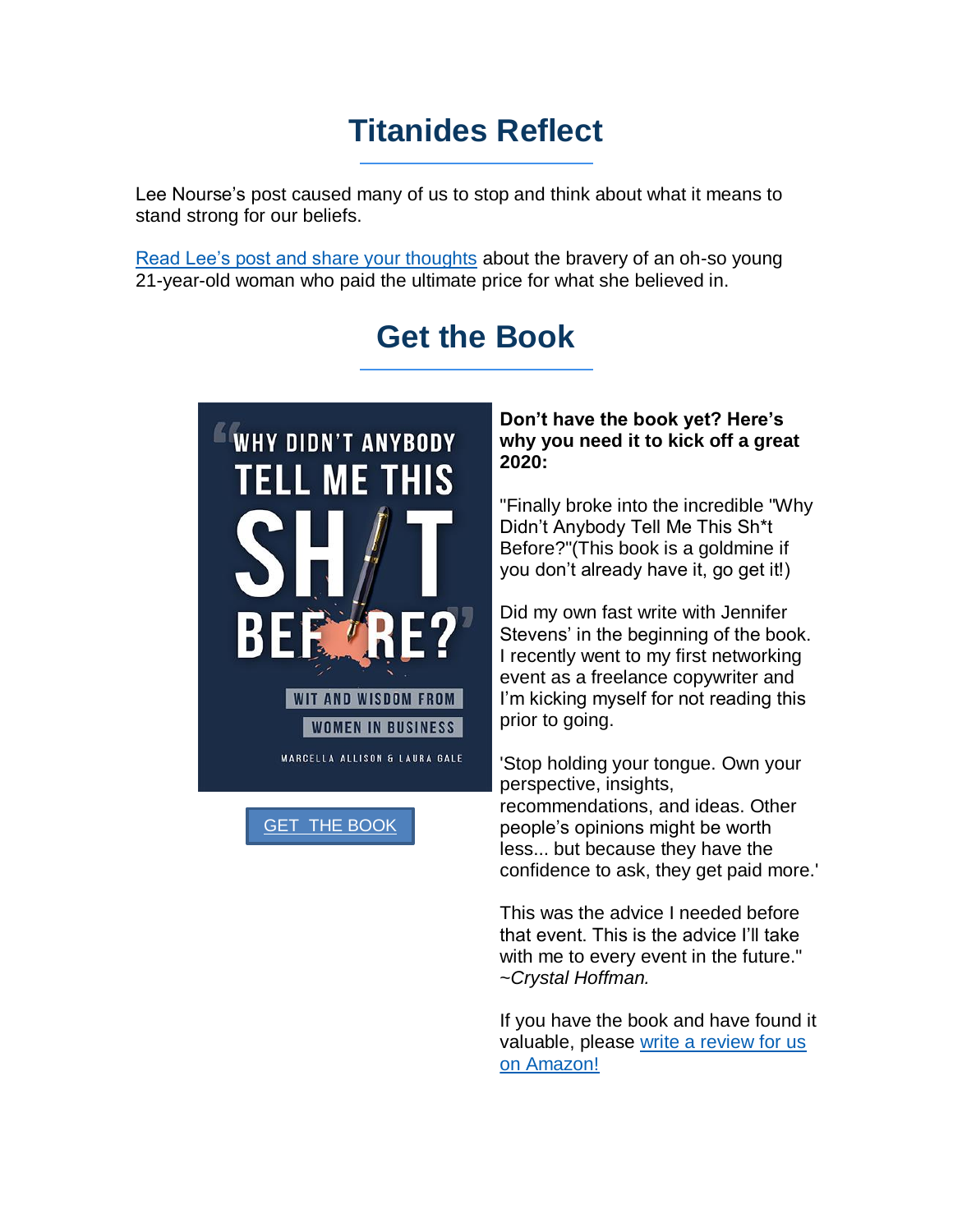**NOTE:** If you want to buy multiple books, please reach out to [support@titanides.com](mailto:support@titanides.com) so we can see if your order qualifies for a discounted price. Let us know if you want paperback or hardcover and how many.

Now here's something extra special for you. Check out these interviews with a few of the book contributors. They sat down with Marcella to read their letters and dig a little deeper into the meaning behind them. Enjoy as each of these women share their individual wisdom.

[Renee Teller](https://titanidesllc.acemlna.com/lt.php?notrack=1¬rack=1&s=bad97c655476f96a390a72c05a742011&i=144A194A6A968) talks about the importance of rest and restoration

[Carline Anglade-Cole](https://titanidesllc.acemlna.com/lt.php?notrack=1¬rack=1&s=bad97c655476f96a390a72c05a742011&i=144A194A6A969) shares a wealth of wisdom for women at each stage in their life and career.

[Laura Gale & Marcella](https://titanidesllc.acemlna.com/lt.php?notrack=1¬rack=1&s=bad97c655476f96a390a72c05a742011&i=144A194A6A970) share the biggest lessons they learned on their incredible journey creating *Why Didn't Anybody Tell Me This Sh\*t Before*.

## **Upcoming Events**

Come join Marcella for a Titanides breakfast in sunny San Diego at *[The](https://titanidesllc.acemlna.com/lt.php?notrack=1¬rack=1&s=bad97c655476f96a390a72c05a742011&i=144A194A6A971)  [Copywriter Club In Real Life](https://titanidesllc.acemlna.com/lt.php?notrack=1¬rack=1&s=bad97c655476f96a390a72c05a742011&i=144A194A6A971)* in March.

Fellow Titanide, Kira Hug, and her partner, Rob Marsh, are the hosts of TCC IRL. They've packed so many incredible speakers and panelists into two days, you might need a case of Red Bull just to keep up. The event runs March 12-13, 2020, with an additional VIP day on the 14th. Marcella's already grabbed her ticket and can't wait to see her fellow Titanides and Copywriter Club members in person.

The Titanides breakfast will be on Thursday, March 12th, from 7:00 – 8:30 AM. What a perfect way to kick off your TCC IRL experience!

Keep an eye in the Facebook group and your email for a link to sign up for a Titanides breakfast with your favorite ladies in the business!

In the meantime, [grab your tickets](https://titanidesllc.acemlna.com/lt.php?notrack=1¬rack=1&s=bad97c655476f96a390a72c05a742011&i=144A194A6A971) for Kira and Rob's signature event. Plus, when you buy your tickets using this link, Kira and Rob make a donation to the Titanides. It's a win win for everyone.